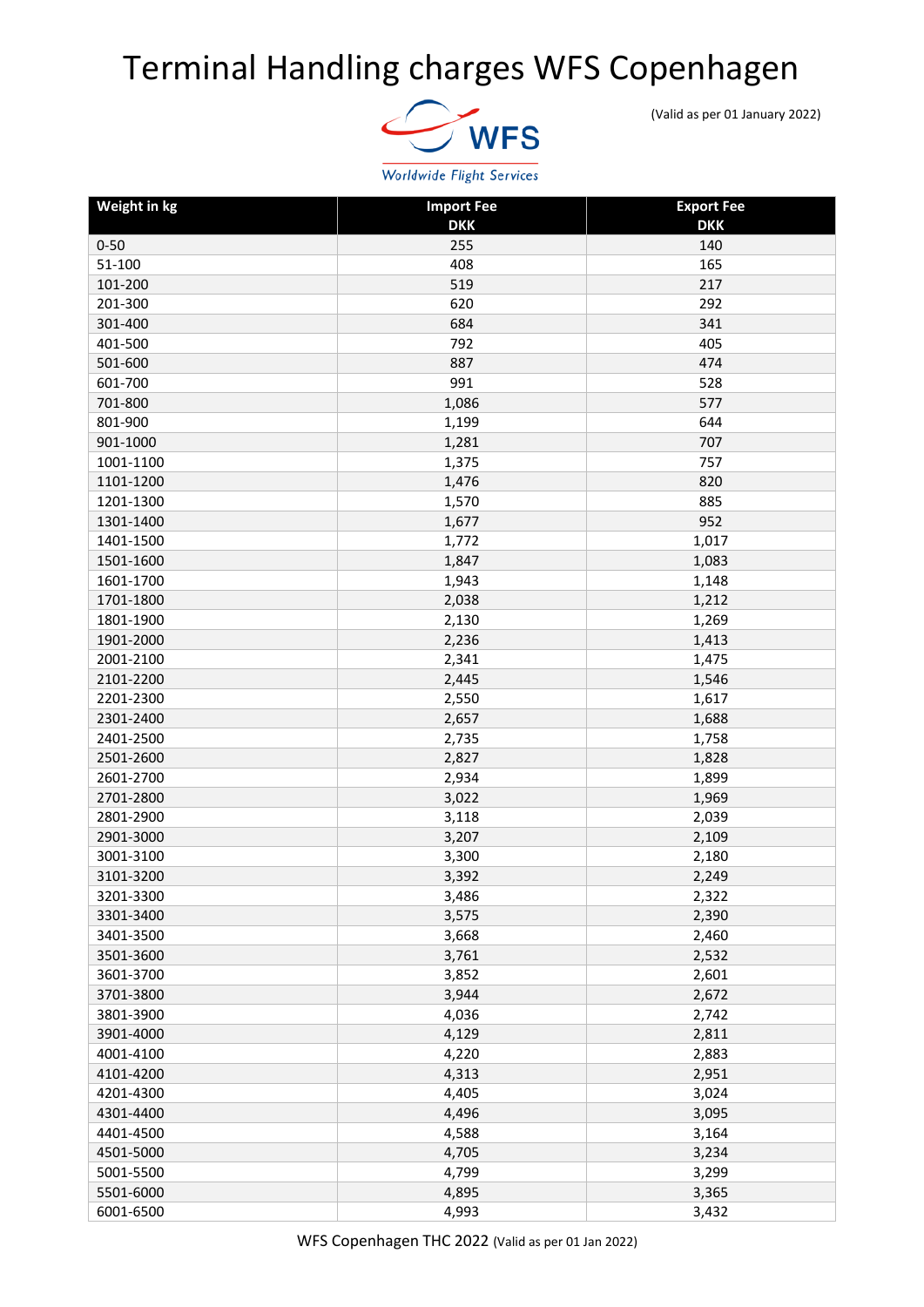| 6501-7000   | 5,093 | 3,501 |
|-------------|-------|-------|
| 7001-7500   | 5,194 | 3,571 |
| 7501-8000   | 5,298 | 3,642 |
| 8001-8500   | 5,404 | 3,715 |
| 8501-9000   | 5,512 | 3,790 |
| 9001-9500   | 5,623 | 3,865 |
| 9501-10000  | 5,735 | 3,943 |
| 10001-11000 | 5,850 | 4,022 |
| 11001-12000 | 5,967 | 4,102 |
| 12001-13000 | 6,086 | 4,184 |
| 13001-14000 | 6,208 | 4,268 |
| 14001-15000 | 6,332 | 4,353 |
| 15001-16000 | 6,459 | 4,440 |
| 16001-17000 | 6,588 | 4,529 |
| 17001-18000 | 6,720 | 4,620 |
| 18001-19000 | 6,854 | 4,712 |
| 19001-20000 | 6,991 | 4,806 |
| 20001-25000 | 7,131 | 4,902 |
| 25001-30000 | 7,273 | 5,000 |
| 30001-40000 | 7,419 | 5,100 |
| 40001-50000 | 7,567 | 5,202 |
| >50000      | 7,719 | 5,306 |
| <b>BUP</b>  |       | 950   |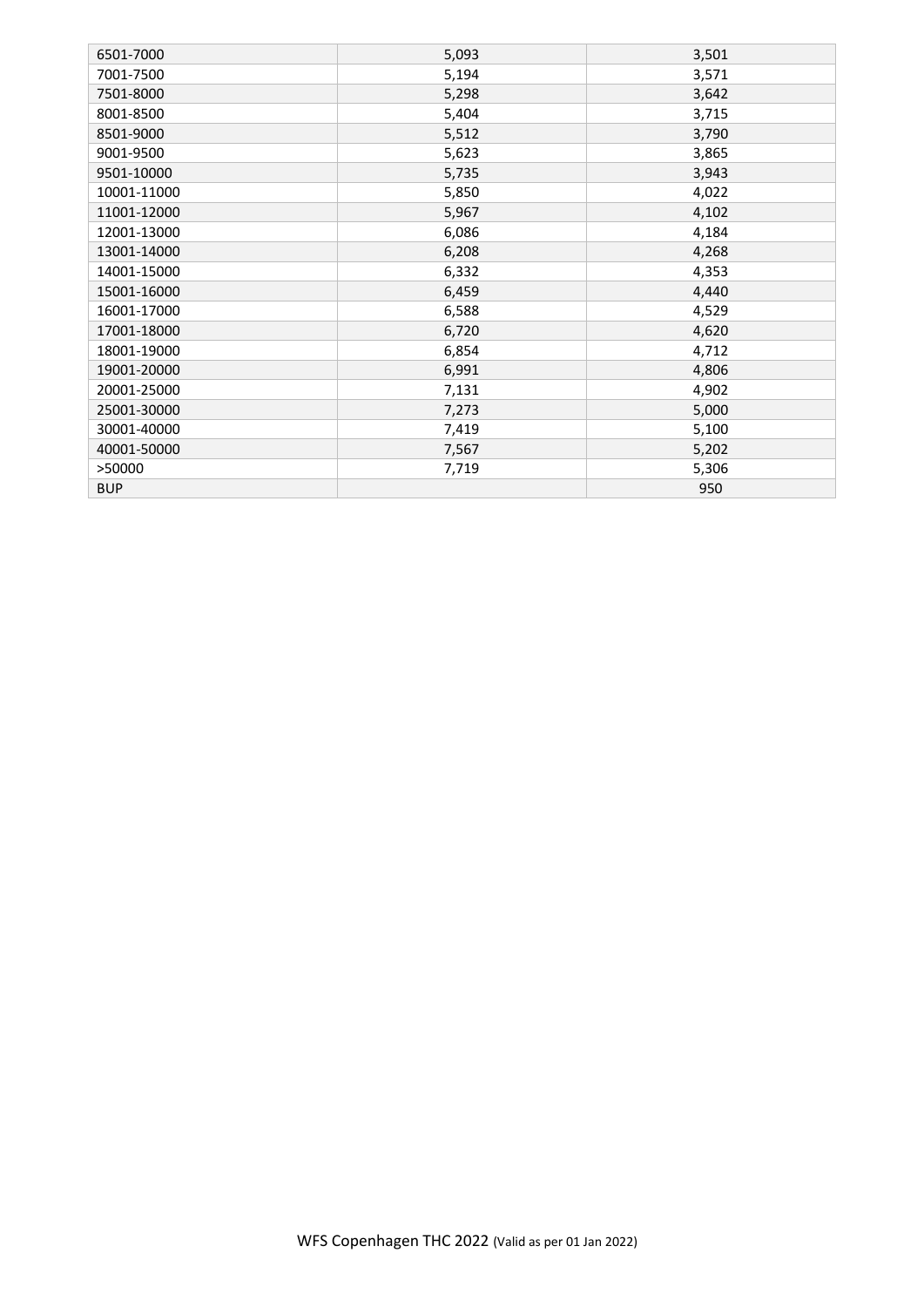| 2.0 | <b>Other fees</b>                                                                                   | <b>Fee in DKK</b> |
|-----|-----------------------------------------------------------------------------------------------------|-------------------|
| 2.1 | <b>AVI Check</b>                                                                                    |                   |
|     | All shipments in this category must be in accordance with current IATA Live                         |                   |
|     | Animal Regulations.                                                                                 |                   |
|     |                                                                                                     |                   |
|     | Per airway bill                                                                                     | 600.00            |
|     | Recheck                                                                                             | 1,200.00          |
|     |                                                                                                     |                   |
| 2.2 | Dangerous goods                                                                                     |                   |
|     | All shipments in this category must be accompanied by an original                                   |                   |
|     | shipper's certificate in accordance with current IATA Dangerous Goods                               |                   |
|     | Regulations                                                                                         |                   |
|     | Per document (all UN no. included)                                                                  | 975.00            |
|     | Recheck                                                                                             | 1,950.00          |
|     | DGR (Excepted Quantities) check<br>$\overline{\phantom{0}}$                                         | 395.00            |
|     | DGR/LITHIUM BATTERIES (ELI/ELM)<br>$\qquad \qquad \blacksquare$                                     | 395.00            |
|     | DGR (Biological substance, cat. B) check<br>$\overline{\phantom{a}}$                                | 395.00            |
|     | Recheck of DGR (Excepted Quantities), DGR/LITHIUM<br>$\overline{\phantom{a}}$                       |                   |
|     | BATTERIES (ELI/ELM), DGR, (Biological substance, cat. B)                                            | 595.00            |
|     | Undeclared Dangerous Goods (hidden Dangerous Goods)<br>$\overline{\phantom{a}}$                     |                   |
|     | Covering reports to the authorities, airline, etc. Fine not included                                | 1,950.00          |
|     |                                                                                                     |                   |
| 2.3 | Dry Ice                                                                                             |                   |
|     | Dry Ice check                                                                                       | 395.00            |
|     | Dry Ice recheck<br>$\frac{1}{2}$                                                                    | 790.00            |
|     |                                                                                                     |                   |
|     | Dry Ice refill (repacking per shipment). Only on weekdays<br>$\qquad \qquad \blacksquare$           | 600.00            |
|     | Additional per kg Dry Ice (minimum 200 DKK)<br>$\overline{\phantom{a}}$                             | 75.00             |
|     | 24h notice is needed if more than 25kg Dry Ice is requested only on<br>$\qquad \qquad \blacksquare$ |                   |
|     | weekdays                                                                                            |                   |
|     |                                                                                                     |                   |
|     |                                                                                                     |                   |
| 2.4 | Storage fee per 100 kg per 24 hours                                                                 |                   |
|     | Import<br>$\overline{\phantom{a}}$                                                                  |                   |
|     | For all Import shipments, storage period will start 36 hours after first                            |                   |
|     | NOA has been send. Shipper/issuing agent is responsible for                                         |                   |
|     | mentioning correct consignee details on (E)AWB.                                                     |                   |
|     | (weekends & holidays excluded when arriving on one of these days.                                   |                   |
|     | Following weekend and holidays will be charged for)                                                 |                   |
|     | Storage will also be charged for split shipments                                                    |                   |
|     |                                                                                                     |                   |
|     | General Cargo, per 100 kg<br>$\overline{\phantom{a}}$                                               | 60.00             |
|     | Minimum charge<br>$\overline{\phantom{a}}$                                                          | 90.00             |
|     |                                                                                                     |                   |
|     | Pharma Storage, per 100 kg<br>$\overline{\phantom{a}}$                                              | 100.00            |
|     | Minimum charge<br>$\overline{\phantom{a}}$                                                          | 910.00            |
|     | Storage max 72 hours<br>$\overline{\phantom{a}}$                                                    |                   |
|     |                                                                                                     |                   |
|     | <b>Export</b><br>$\overline{\phantom{0}}$                                                           |                   |
|     | Export shipment: Delivered more than 48 hours before scheduled<br>$\overline{\phantom{0}}$          |                   |
|     | flight departure                                                                                    |                   |
|     |                                                                                                     |                   |
|     | General Cargo, per 100 kg<br>$\overline{\phantom{a}}$                                               | 60.00             |
|     | Minimum charge<br>$\qquad \qquad \blacksquare$                                                      | 120.00            |
|     |                                                                                                     |                   |
|     | Pharma Storage, per 100 kg<br>$\overline{\phantom{a}}$                                              | 100.00            |
|     | Minimum charge<br>$\overline{\phantom{a}}$                                                          | 910.00            |
|     | Storage max 72 hours<br>$\qquad \qquad \blacksquare$                                                |                   |
|     |                                                                                                     |                   |
|     |                                                                                                     |                   |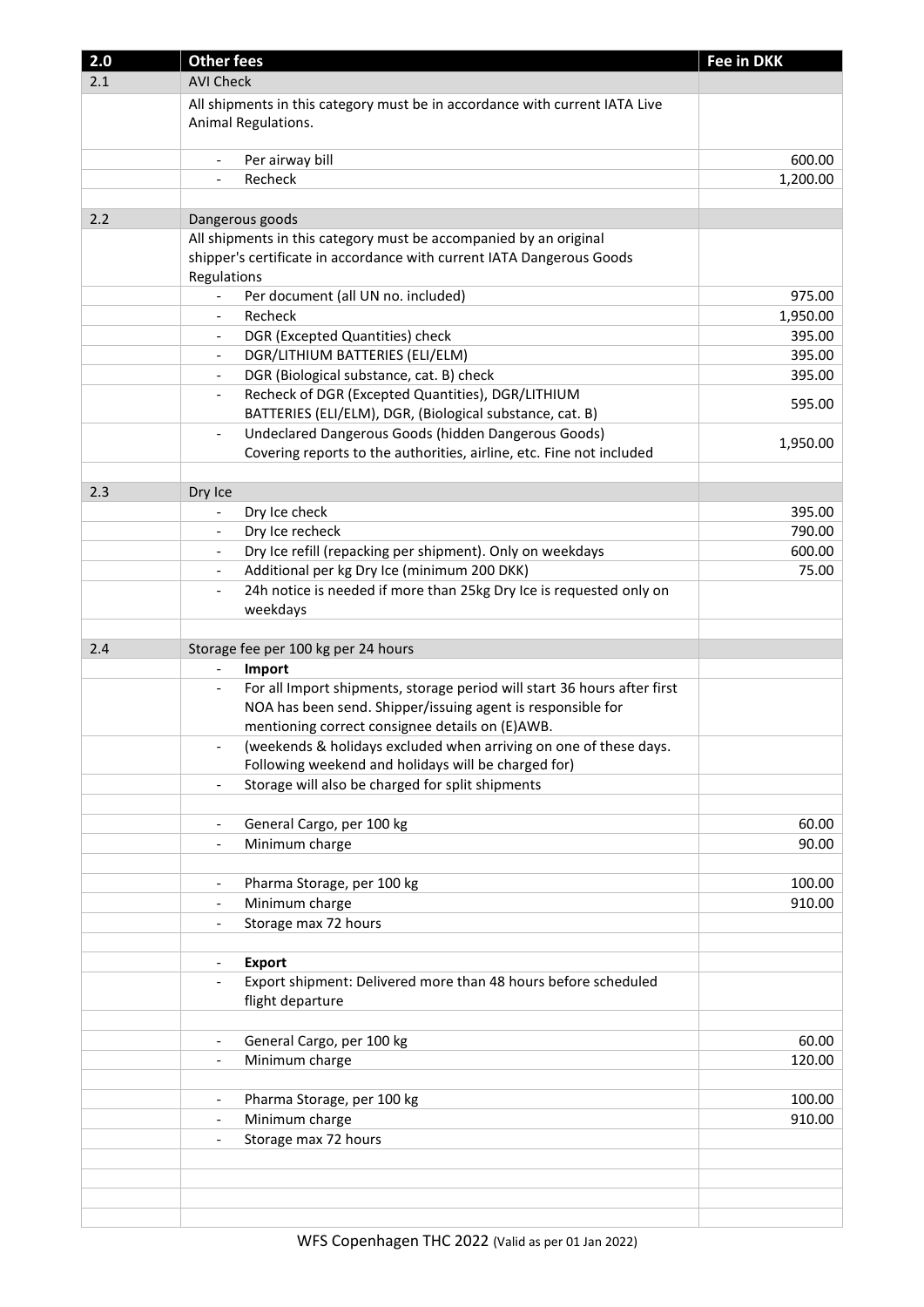| 2.5    | PIL (Pharma IATA Check)                                                       |          |
|--------|-------------------------------------------------------------------------------|----------|
|        | PIL Check                                                                     | 525.00   |
|        | Recheck                                                                       | 1,050.00 |
|        |                                                                               |          |
| 2.6    | Temporary customs registration                                                |          |
|        | When not made by consignee within 48 hours of ATA, per shipment               | 180.00   |
|        |                                                                               |          |
| 2.7    | Storage of empty equipment                                                    |          |
|        | Per ULD per week                                                              | 45.00    |
|        | Delivery of empty ULD or preparing of stacks -                                |          |
|        | Only on request and must be advised minimum 24 hours before ATD               | 800.00   |
|        | and/or pickup                                                                 |          |
|        |                                                                               |          |
| 2.8    | Screening                                                                     |          |
|        | Minimum per shipment                                                          | 95.00    |
|        | Per kg (above 118 kg)<br>$\overline{\phantom{a}}$                             | 0.80     |
|        | Outside X-ray hours reservation needed 3 hours in advance.<br>$\blacksquare$  | 1,700.00 |
|        | Additional charge                                                             |          |
|        | MAWB with split KC and UKC can be done by WFS - you should use the            |          |
|        | downloadable form when having a Consolidation containing both KC and UKC.     |          |
|        | We will only charge you for the HAWB (UKC) that we screen and the invoice     |          |
|        | you will receive will mention the HAWB/price. PLEASE remember to send the     |          |
|        | preadvise /form to cph-xray@wfs.aero. Without the preadvise/filled in form    |          |
|        | mailed, this is not valid.                                                    |          |
|        | Charge                                                                        | 450.00   |
|        |                                                                               |          |
|        | Additional charge                                                             | 0.84     |
|        |                                                                               |          |
| 2.9    | Truck loading/offloading                                                      |          |
|        | Minimum                                                                       | 980.00   |
|        | Per kg                                                                        | 1.30     |
|        | Per skid                                                                      | 125.00   |
|        | Per ULD                                                                       | 975.00   |
|        |                                                                               |          |
|        | Loading/unloading assistance (small vans) per AWB<br>$\overline{\phantom{a}}$ | 395.00   |
|        |                                                                               |          |
| 3.0    | Build-up/breakdown                                                            |          |
|        | Minimum                                                                       | 995.00   |
|        | Per kg for Gen Cargo                                                          | 1.35     |
|        | Per kg for Pharma                                                             | 2.00     |
|        |                                                                               |          |
| 3.1    | <b>Manual handling</b>                                                        |          |
|        | Per 30 min Monday-Friday 06:00-18:00                                          | 350.00   |
|        | Per 30 min Monday-Friday 18:00-06:00                                          | 640.00   |
|        | Per 30 min Saturday from 12:00 till Monday 06:00                              | 640.00   |
|        | Per 30 min Public holidays                                                    | 640.00   |
|        | Per transfer of ULD/shipments to handler inside the airport                   | 550.00   |
|        |                                                                               |          |
| 3.1(a) | Manpower incl. forklift up to 3T                                              |          |
|        | Per 30 min Monday-Friday 06:00-18:00                                          | 640.00   |
|        | Per 30 min Monday-Friday 18:00-06:00                                          | 870.00   |
|        | Per 30 min Saturday from 12:00 till Monday 06:00                              | 870.00   |
|        | Per 30 min Public holidays                                                    | 870.00   |
|        |                                                                               |          |
| 3.1(b) | Manpower incl. forklift up to 8T                                              |          |
|        | Per 30 min Monday-Friday 06:00-18:00                                          | 925.00   |
|        | Per 30 min Monday-Friday 18:00-06:00                                          | 1,390.00 |
|        | Per 30 min Saturday from 12:00 till Monday 06:00                              | 1,390.00 |
|        | Per 30 min Public holidays                                                    | 1,390.00 |
|        |                                                                               |          |
|        |                                                                               |          |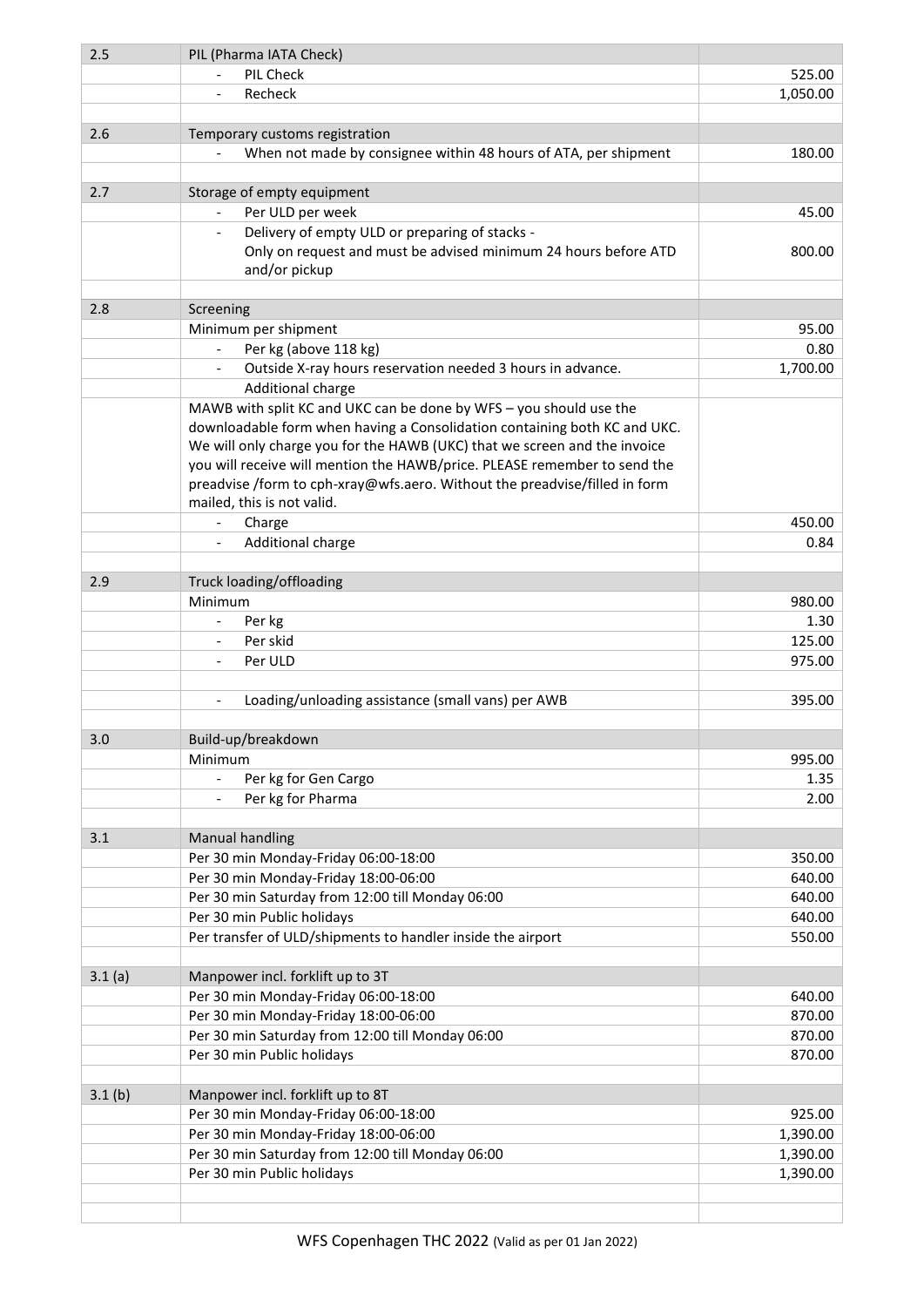| 3.1(c) | <b>ULD handling</b>                                                                         |          |
|--------|---------------------------------------------------------------------------------------------|----------|
|        | Cleaning of ULD/sweeping (per ULD)                                                          | 300.00   |
|        | Handling of active unit (per ULD)<br>$\overline{\phantom{a}}$                               | 1,100.00 |
|        | Including temp check, at handover points and in a 6-hour cycles<br>$\overline{\phantom{a}}$ |          |
|        | Including charging of unit<br>$\overline{\phantom{a}}$                                      |          |
|        |                                                                                             |          |
|        | Additional temp check                                                                       | 300.00   |
|        | Battery change (per ULD) 24h notice needed<br>$\overline{\phantom{a}}$                      | 400.00   |
|        | Storage max 72 hours                                                                        |          |
|        |                                                                                             |          |
| 3.2    | Delivery outside normal opening hours                                                       |          |
|        | Upon agreement only                                                                         |          |
|        |                                                                                             |          |
| 3.3    | Equipment                                                                                   |          |
|        | <b>Straps</b>                                                                               | 275.00   |
|        | Pallet rings<br>$\overline{\phantom{a}}$                                                    | 70.00    |
|        | Euro pallet<br>$\overline{\phantom{a}}$                                                     | 230.00   |
|        | One-time pallet<br>$\overline{\phantom{a}}$                                                 | 115.00   |
|        | Wood/beam (2x6 inch) Per meter<br>$\overline{\phantom{a}}$                                  | 120.00   |
|        |                                                                                             |          |
|        | Plastic wrap                                                                                |          |
|        | Lower Deck ULD<br>$\blacksquare$                                                            | 140.00   |
|        | Main Deck ULD<br>$\overline{\phantom{a}}$                                                   | 160.00   |
|        | AKE                                                                                         | 100.00   |
|        |                                                                                             |          |
| 3.4    | MRN (ECS)                                                                                   |          |
|        | MRN nr. (Per MAS sheet)                                                                     | 41.00    |
|        | MRN manually inserted (due to mistake, no front page, per MAS<br>$\overline{\phantom{a}}$   | 100.00   |
|        | sheet)<br>If MRN to be checked by customs (per kg)                                          | 8.00     |
|        | $\overline{\phantom{a}}$<br>Minimum per MRN<br>$\overline{\phantom{a}}$                     | 625.00   |
|        | Max per MRN<br>$\overline{\phantom{a}}$                                                     | 1,150.00 |
|        |                                                                                             |          |
| 3.5    | Border Inspection point (BIP)                                                               |          |
|        | Per shipment (will be charged to the import customer)                                       | 825.00   |
|        |                                                                                             |          |
| 3.6    | Document charges                                                                            |          |
|        | T1 (per document)                                                                           | 825.00   |
|        | CMR (per document)<br>$\omega_{\rm{max}}$                                                   | 125.00   |
|        | Preparation of ADR document (per document)<br>$\sim$                                        | 425.00   |
|        |                                                                                             |          |
| 3.7    | <b>AWB</b> copies                                                                           |          |
|        | By E-mail<br>$\overline{\phantom{a}}$                                                       | 125.00   |
|        | By regular post                                                                             | 250.00   |
|        |                                                                                             |          |
| 3.8    | Data input                                                                                  |          |
|        | <b>FWB</b><br>$\overline{\phantom{a}}$                                                      | 95.00    |
|        | $\omega_{\rm{max}}$<br><b>FHL</b>                                                           | 95.00    |
|        |                                                                                             |          |
| 3.9    | Special services (Only on request)                                                          |          |
|        | Quick breakdown (import)                                                                    |          |
|        | Charge<br>$\overline{\phantom{a}}$                                                          | 800.00   |
|        | Additional Per kg                                                                           | 7.50     |
|        |                                                                                             |          |
|        | Quick delivery (import) includes ramp transfer from stand to warehouse.                     |          |
|        | Ramp transport provided by WFS Assist.                                                      |          |
|        | Charge<br>$\blacksquare$                                                                    | 1,750.00 |
|        | Additional Per kg<br>$\overline{\phantom{a}}$                                               | 10.00    |
|        |                                                                                             |          |
|        |                                                                                             |          |